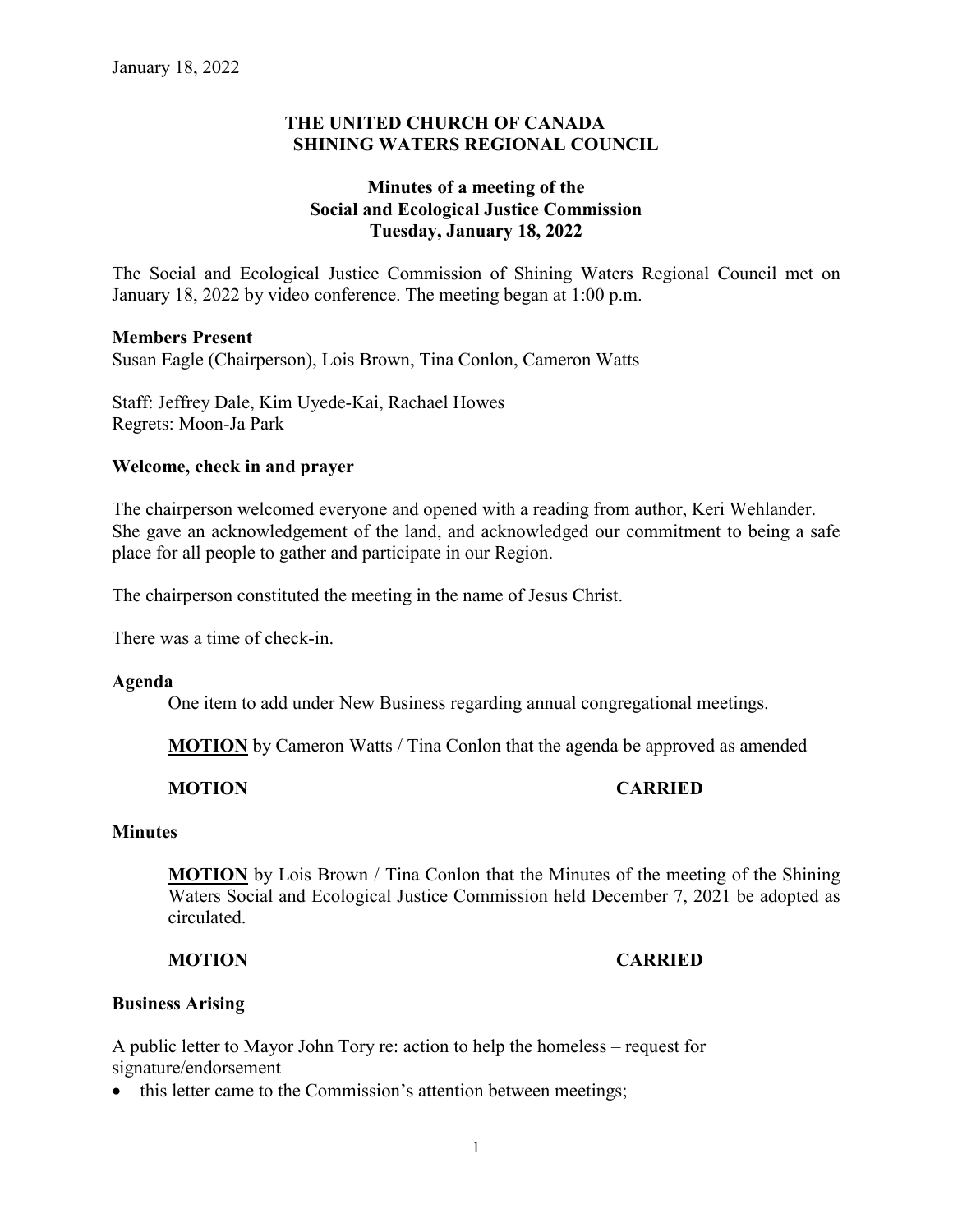- it is a Toronto-based letter; there was not full support of the Commission for it, so it was not signed by the Commission.
- Tina Conlon spoke about her concerns with the letter which she had shared by email with the Commission
- Cameron Watts brought the Commission up to date on Faith in the City's response; they are holding a rally on January 20th.
- it was decided to send out information to the region about the rally being held on January  $20<sup>th</sup>$ as well as the Shelter Housing Justice Network's Shelter Crisis TO Digital Toolkit
- Susan reported that the Barrie churches sent a letter to the City of Barrie regarding changing the temperature criteria for opening their warming centres. The City subsequently changed their criteria.
- it was decided to send out an email to the region asking churches to find out what the temperature criteria and policies are for warming centers in their own municipality and to advocate for change.

# Mid-Winter Event – *Susan Eagle and Jeffrey Dale*

The social justice clergy gathering will be held March 8, 9:30 a.m. to noon via Zoom. Speakers will be Rob Oliphant and Eleanor Scarlett. There was discussion about the format, content, etc.

## **Nominating Process**

The Nominations Committee meets January  $27<sup>th</sup>$ .

## **Justice for workers** (item deferred from December meeting) - *Tina*

This item is regarding decent hours and scheduling for long-term care workers, equal pay/benefits regardless of status (temp/contract workers, migrants). Tina indicated there is nothing to report at this time. She will forward information to the Commission as she receives it.

## **Reach Out Response Network**, follow-up – *Tina Conlon*

This is regarding non-police response to mental health crisis. Tina reported that no action has been taken yet; they are having another meeting on February  $20<sup>th</sup>$ . There was discussion around how the Commission can respond, and this item will be monitored going forward.

## **COP26 Climate Summit**, follow-up

Susan Eagle has not been able to get in touch with Joy Kennedy to invite her to speak to an agenda item at a future Commission meeting; Kim Uyede-Kai offered to get contact information.

# **Staff reports** – *Jeffrey Dale and Kim Uyede-Kai*

Jeffrey reported:

- he is having a meeting with PalNet for what will go on the Shining Waters website around Israel/Palestine
- the region is working on PIE day Jeffrey and Susie Henderson are working with affirming congregations to create a video about how they are living out their affirming ministry and then will host a PIE day event on March 14th in the evening;
- conversion therapy there is now a national conversation therapy recovery organization with non-profit status; Jeffrey is working with them.
- a worship resource is going out the first week of February focussing on environmental grief.